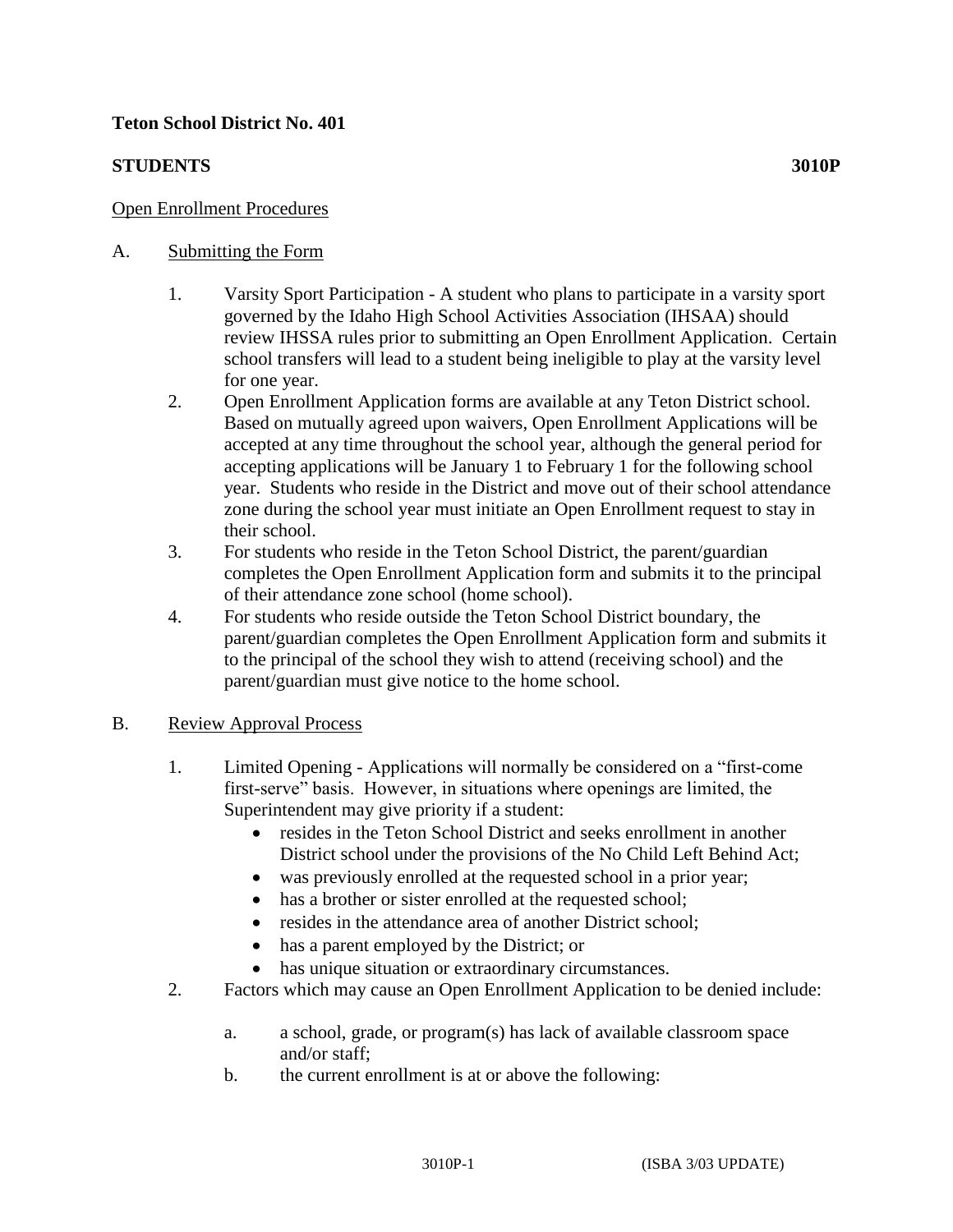|    |                                                                                                       |                                                                                                                                                                                       | Grade                                                                  |                                                                         | Class/Teacher Load Size                                                                                                                         |  |
|----|-------------------------------------------------------------------------------------------------------|---------------------------------------------------------------------------------------------------------------------------------------------------------------------------------------|------------------------------------------------------------------------|-------------------------------------------------------------------------|-------------------------------------------------------------------------------------------------------------------------------------------------|--|
|    |                                                                                                       |                                                                                                                                                                                       | $K-1$                                                                  |                                                                         | 21                                                                                                                                              |  |
|    |                                                                                                       |                                                                                                                                                                                       | $2 - 3$                                                                |                                                                         | 21                                                                                                                                              |  |
|    |                                                                                                       |                                                                                                                                                                                       | $4 - 6$                                                                |                                                                         | 27                                                                                                                                              |  |
|    |                                                                                                       |                                                                                                                                                                                       | $7 - 12$                                                               |                                                                         | 161 students per teacher per day                                                                                                                |  |
|    |                                                                                                       |                                                                                                                                                                                       | <b>Special Education</b><br>Self-Contained                             |                                                                         | An average of 6 students per classroom                                                                                                          |  |
|    |                                                                                                       |                                                                                                                                                                                       | <b>English Language</b><br>Learners (ELL)                              |                                                                         | 20 per full-time ELL teacher                                                                                                                    |  |
|    |                                                                                                       |                                                                                                                                                                                       | <b>Alternative Schools</b>                                             |                                                                         | 12 students per classroom                                                                                                                       |  |
|    |                                                                                                       | $\mathbf{c}$ .                                                                                                                                                                        |                                                                        |                                                                         | the student has been suspended or expelled, has committed a disciplinary<br>violation for which he/she could be suspended or expelled,          |  |
| d. |                                                                                                       |                                                                                                                                                                                       |                                                                        | the student has a history of documented disciplinary infractions; or    |                                                                                                                                                 |  |
|    |                                                                                                       | it is determined that information on the Open Enrollment Application has<br>e.                                                                                                        |                                                                        |                                                                         |                                                                                                                                                 |  |
|    |                                                                                                       |                                                                                                                                                                                       | been misrepresented or was incomplete.                                 |                                                                         |                                                                                                                                                 |  |
|    | 3.                                                                                                    |                                                                                                                                                                                       | District resident approval process:                                    |                                                                         |                                                                                                                                                 |  |
|    |                                                                                                       | a.                                                                                                                                                                                    |                                                                        |                                                                         | A home school principal makes a recommendation to approve or not to                                                                             |  |
|    |                                                                                                       |                                                                                                                                                                                       |                                                                        |                                                                         | approve the transfer by completing the appropriate section of the Open                                                                          |  |
|    |                                                                                                       |                                                                                                                                                                                       | Enrollment Application form.                                           |                                                                         |                                                                                                                                                 |  |
|    |                                                                                                       | b.                                                                                                                                                                                    | The home school principal sends the form to the out-of-attendance area |                                                                         |                                                                                                                                                 |  |
|    |                                                                                                       |                                                                                                                                                                                       | (receiving school) principal.                                          |                                                                         |                                                                                                                                                 |  |
|    |                                                                                                       | $\mathbf{c}$ .                                                                                                                                                                        |                                                                        |                                                                         | The receiving school principal makes a recommendation to approve or not<br>to approve the Open Enrollment request by completing the appropriate |  |
|    | section of the Open Enrollment application form.<br>d.<br>the Superintendent of the receiving school. |                                                                                                                                                                                       |                                                                        | The receiving school principal sends the Open Enrollment Application to |                                                                                                                                                 |  |
|    |                                                                                                       | e.                                                                                                                                                                                    |                                                                        |                                                                         | The Superintendent approves or denies the Open Enrollment request by                                                                            |  |
|    |                                                                                                       |                                                                                                                                                                                       |                                                                        |                                                                         | completing the appropriate section of the Open Enrollment Application                                                                           |  |
|    | 4.                                                                                                    | form.<br>Out-of-district approval process:                                                                                                                                            |                                                                        |                                                                         |                                                                                                                                                 |  |
|    |                                                                                                       |                                                                                                                                                                                       |                                                                        |                                                                         |                                                                                                                                                 |  |
| a. |                                                                                                       |                                                                                                                                                                                       | Enrollment Application form.                                           |                                                                         | A receiving school principal makes a recommendation to approve or not<br>approve the transfer by completing the appropriate section of the Open |  |
|    |                                                                                                       | $\mathbf b$ .                                                                                                                                                                         |                                                                        |                                                                         | The receiving school principal sends the form to his/her Superintendent.                                                                        |  |
|    |                                                                                                       | c.                                                                                                                                                                                    |                                                                        |                                                                         | The Superintendent approves or denies the Open Enrollment Application                                                                           |  |
|    |                                                                                                       |                                                                                                                                                                                       | form.                                                                  |                                                                         | by completing the appropriate section of the Open Enrollment Application                                                                        |  |
| C. | <b>Parent Notification</b>                                                                            |                                                                                                                                                                                       |                                                                        |                                                                         |                                                                                                                                                 |  |
|    | 1.                                                                                                    | When the application is submitted during the enrollment time period (January 1-<br>February 1, the Superintendent will notify the parent/guardian of his/her decision<br>by March 31. |                                                                        |                                                                         |                                                                                                                                                 |  |

- 2. When the application is submitted outside of the open enrollment time period, notification must be made within 60 days after an application is accepted.
- 3. If the request for open enrollment is denied, the denial will include a written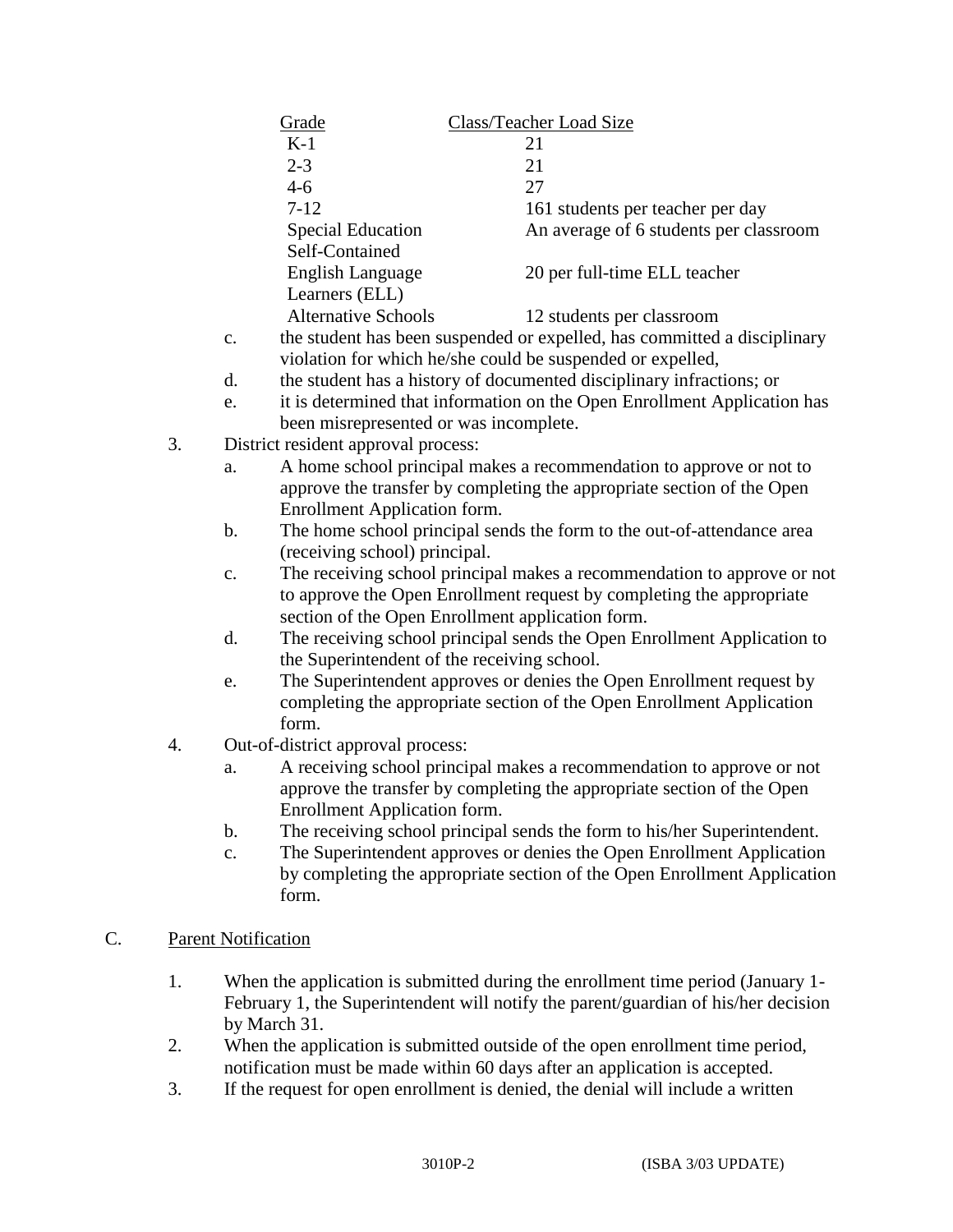explanation. If the application is denied because classroom capacity has been reached at the school of choice, the denial may include information about other schools in the district that are below capacity.

- 4. The letter approving the request will inform the parents of the following:
	- a. Parents must provide transportation or get student to nearest District bus stop, if space is available;
	- b. State law requires reapplication on an annual basis; and
	- c. Inappropriate behavior in violation of district policies may be grounds for removing the student during the school year.
	- d. Special education, English Language Learners (ELL) or alternative school students must meet the requirements and the procedures established for those programs.

#### D. Re-enrollment

As long as a transfer student applies for re-enrollment, the Superintendent shall treat that student as if he/she resides in that school's attendance area, except in the circumstances described below.

#### E. Revocation of a Transfer

- 1. As long as a transfer student applies for re-enrollment, the Superintendent shall threat that student as if he/she resides in that school's attendance area. However, the District reserves the right to remove a transfer student at any time because of unacceptable behavior in violation of school district policies or because of false or misleading information on the open enrollment application.
- 2. If a student's transfer is revoked, the parent/guardian may request an administrative review by the Superintendent of the transfer school. The parent/guardian must request the review within five (5) school days of receiving notice that their child's transfer has been revoked.
- 3. The Superintendent of the transfer school must render a decision to the parent/guardian request for review within five (5) school days. The decision of the Superintendent may be appealed to the School Board of Trustees.

## F. Student Rights and Responsibilities

Due process for all students remains the same regardless of what school they attend within the District and regardless of where the student resides once accepted under the open enrollment policy. If a student who is a resident of another, applies to this district and is accepted under the terms of this policy, and fails to attend shall be ineligible to apply again for open enrollment in this district.

## G. Preventing or Recruiting Potential Open Enrollment Students

The District or its' employees will not take any action to prohibit or prevent application by a students to attend school in another school district or to attend another school within